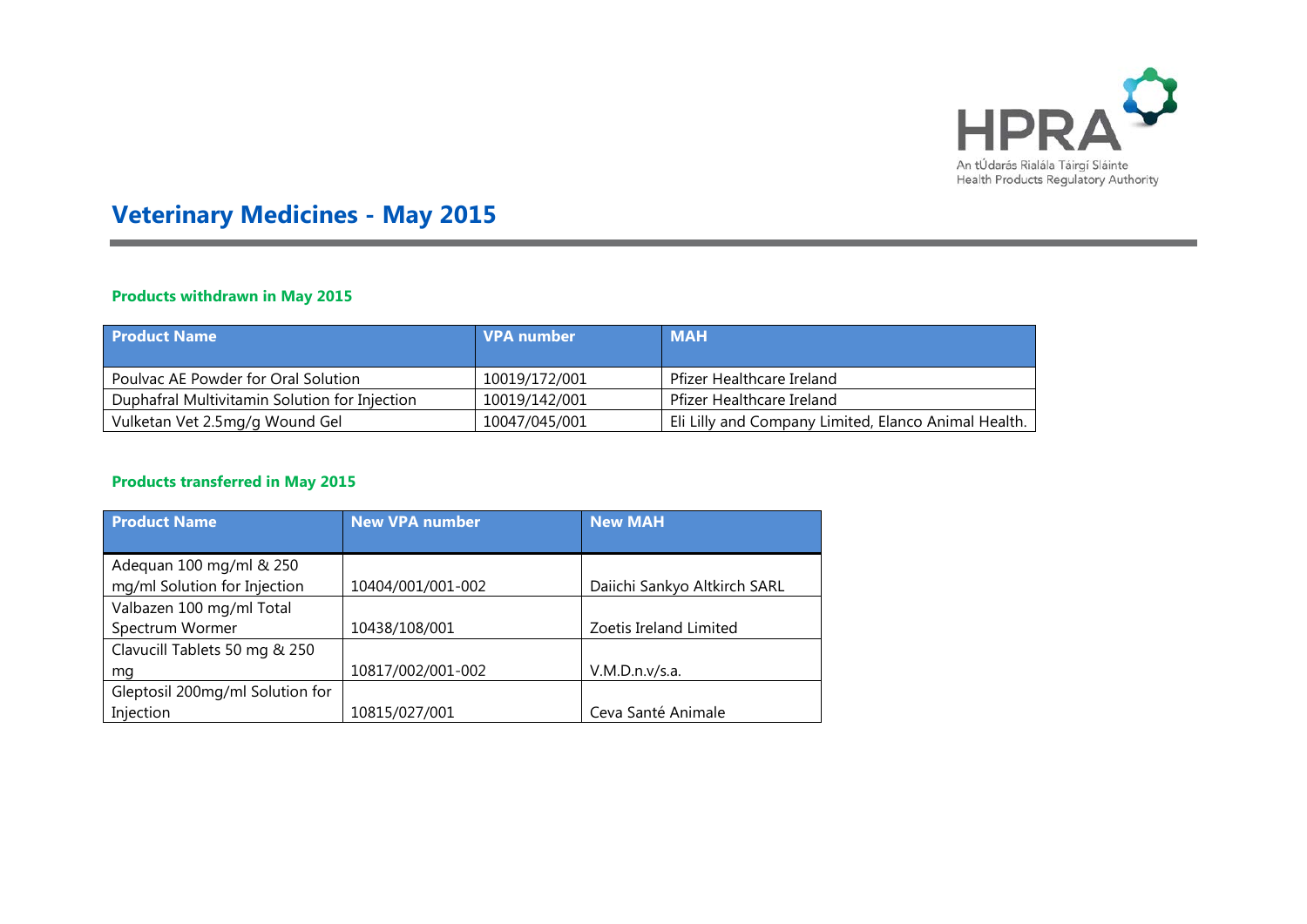

**Specific product updates (for animal record keeping purposes)**

## **Change to Target Species**

| <b>Product Name</b>               | <b>VPA Number</b> | <b>MAH</b>                     |
|-----------------------------------|-------------------|--------------------------------|
| SPIROVET 600 000 iu/ml            |                   |                                |
| solution for injection for cattle |                   |                                |
|                                   | 10815/021/001     | Ceva Sante Animale             |
| Clavucill Tablets 250 mg          | 10879/039/002     | Chanelle Animal Health Limited |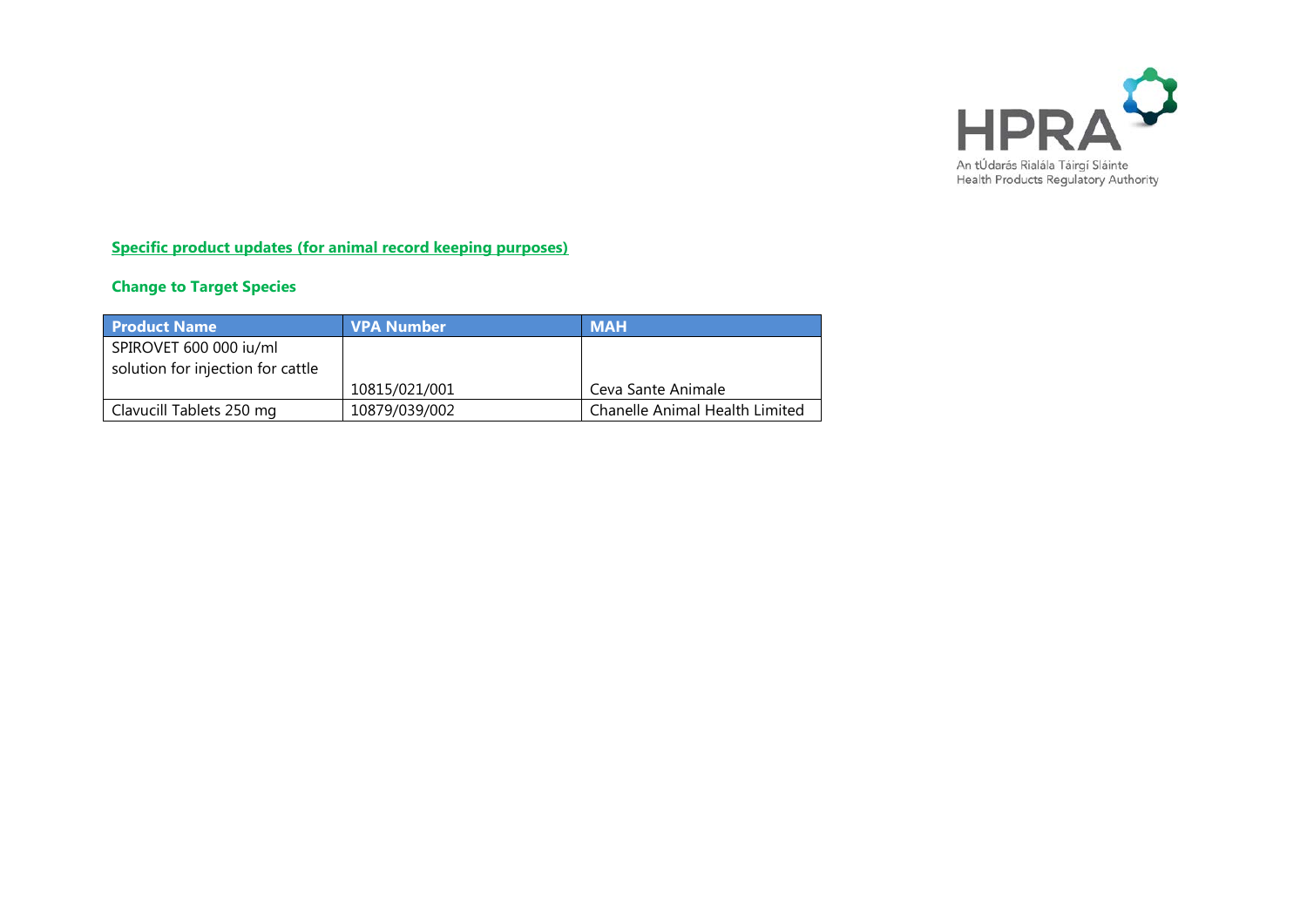

#### **New product in May 2015**

| <b>NAME</b>                | <b>ACTIVE</b><br><b>SUBSTANCE(S)</b>                    | <b>PHARMACEUTICAL</b><br><b>FORM</b> | <b>SPECIES</b>                                  | <b>DRUG CLASS</b>               | <b>VPA NUMBER</b> | <b>METHOD</b><br><b>OF</b><br><b>SUPPLY</b> |
|----------------------------|---------------------------------------------------------|--------------------------------------|-------------------------------------------------|---------------------------------|-------------------|---------------------------------------------|
| Zepromec 5 mg/ml           | Eprinomectin                                            | Pour on Solution                     | Cattle (beef and<br>dairy cattle)               | Endectoparasiticides            | 10987/110/001     | <b>LM</b>                                   |
| Hipragumboro-G97           | Live Infectious Bursal<br>Disease Virus, strain<br>GM97 | Lyophilisate for<br>suspension       | Chickens                                        | Immunological - Live<br>Vaccine | 10846/014/001     | <b>POM</b>                                  |
| Moxigro 0.1%               | Moxidectin                                              | Oral Solution                        | Sheep                                           | Endectoparasiticides            | 10438/120/001     | LM                                          |
| MOXIGRO 5 mg/ml            | Moxidectin                                              | Pour on Solution                     | Cattle                                          | Endectoparasiticides            | 10438/119/001     | LM                                          |
| Milprazon                  | Milbemycin oxime<br>Praziquantel                        | Film coated tablet                   | Cats                                            | Endectoparasiticides            | 10774/031/002     | <b>POM</b>                                  |
| Anthelmin Plus             | Praziquantel<br>Pyrantel Embonate<br>Febantel           | Tablet                               | Dogs                                            | Endoparasiticide                | 10774/033/001     | CAM                                         |
| Anthelmin Plus XL          | Praziquantel<br>Pyrantel Embonate<br>Febantel           | Tablet                               | Dogs                                            | Endoparasiticide                | 10774/033/002     | CAM                                         |
| Canergy 100mg              | Propentofylline                                         | Tablet                               | Dogs                                            | Cardiovascular                  | 10475/016/001     | <b>POM</b>                                  |
| Doxylin, 433 mg/g          | Doxycycline Hyclate                                     | Powder for use in<br>drinking water  | Chickens and<br>Turkeys                         | Antibacterial                   | 10791/007/001     | <b>POM</b>                                  |
| COLFIVE 5,000,000<br>IU/ml | <b>Colistin Sulfate</b>                                 | Oral Solution                        | Cattle, pigs,<br>sheep, chickens<br>and turkeys | Antibiotics                     | 10425/001/001     | <b>POM</b>                                  |